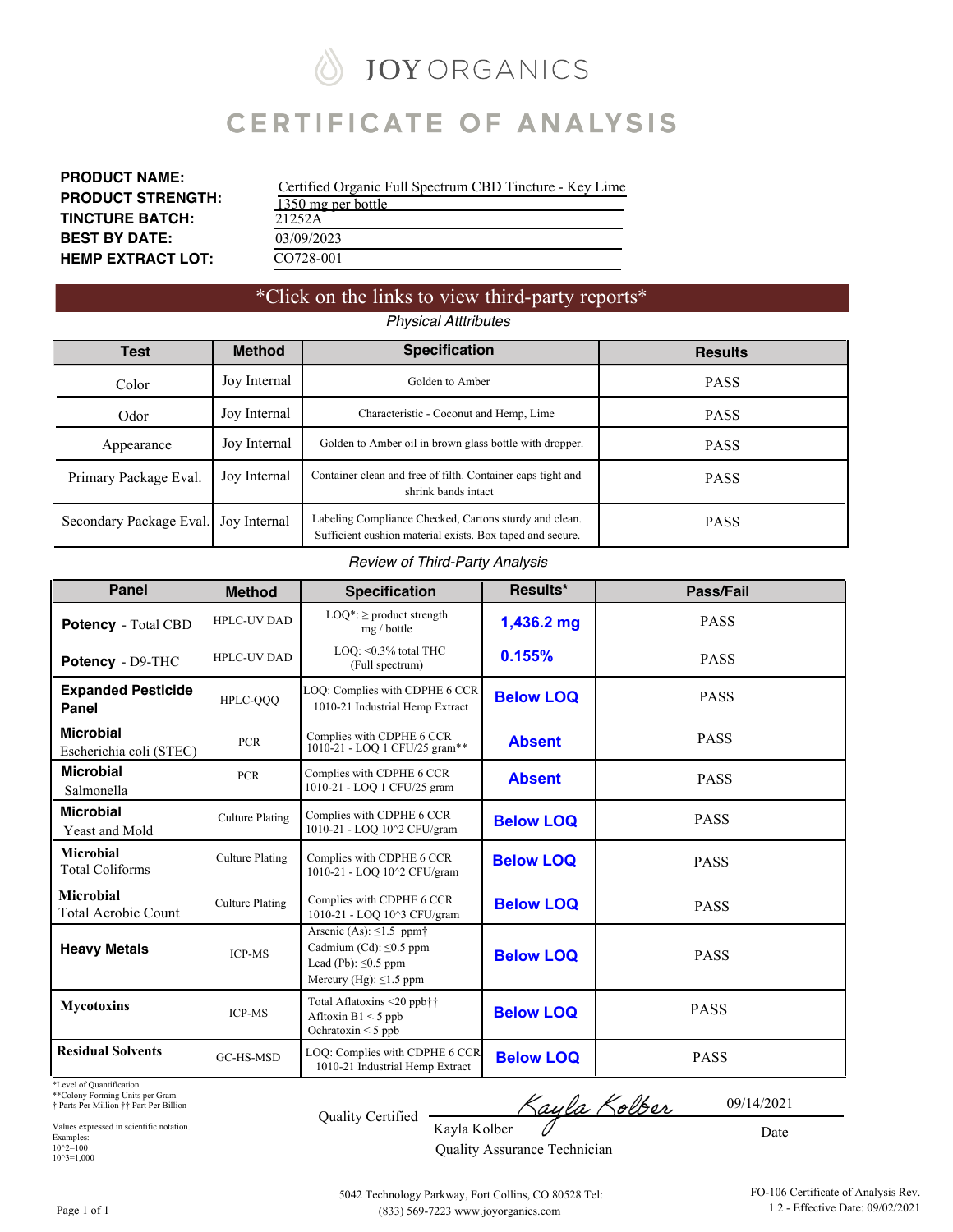<span id="page-1-0"></span>

| Batch ID or Lot Number: | Test:                                                                                      | Reported:                          |                      |
|-------------------------|--------------------------------------------------------------------------------------------|------------------------------------|----------------------|
| C0728-001               | <b>Potency</b>                                                                             | 8/17/21                            |                      |
| Matrix:                 | Test ID:                                                                                   | Started:                           | <b>USDA License:</b> |
| Solution                | T000155485                                                                                 | 8/12/21                            | N/A                  |
| Status:<br>N/A          | Method:<br>TM14 (HPLC-DAD): Potency -<br>Standard Cannabinoid Analysis<br>(Colorado Panel) | Received:<br>08/05/2021 @ 12:37 PM | Sampler ID:<br>N/A   |

## CANNABINOID PROFILE

| Compound                                     | LOD (mg/mL) | LOQ (mg/mL) | Result (mg/mL) | Result (mg/g) |                        |
|----------------------------------------------|-------------|-------------|----------------|---------------|------------------------|
| Delta 9-Tetrahydrocannabinolic acid (THCA-A) | 0.139       | 0.462       | ND.            | <b>ND</b>     | <b>Notes</b>           |
| Delta 9-Tetrahydrocannabinol (Delta 9THC)    | 0.157       | 0.521       | 1.462          | 1.55          | Density = $0.945$ g/mL |
| Cannabidiolic acid (CBDA)                    | 0.232       | 0.552       | <b>ND</b>      | <b>ND</b>     |                        |
| Cannabidiol (CBD)                            | 0.226       | 0.538       | 47.872         | 50.66         |                        |
| Delta 8-Tetrahydrocannabinol (Delta 8THC)    | 0.173       | 0.574       | <b>ND</b>      | <b>ND</b>     |                        |
| Cannabinolic Acid (CBNA)                     | 0.099       | 0.329       | <b>ND</b>      | <b>ND</b>     |                        |
| Cannabinol (CBN)                             | 0.045       | 0.150       | $0.147*$       | $0.16*$       |                        |
| Cannabigerolic acid (CBGA)                   | 0.145       | 0.482       | <b>ND</b>      | <b>ND</b>     |                        |
| Cannabigerol (CBG)                           | 0.035       | 0.115       | 3.828          | 4.05          |                        |
| Tetrahydrocannabivarinic Acid (THCVA)        | 0.123       | 0.407       | <b>ND</b>      | <b>ND</b>     |                        |
| Tetrahydrocannabivarin (THCV)                | 0.032       | 0.105       | <b>ND</b>      | <b>ND</b>     |                        |
| Cannabidivarinic Acid (CBDVA)                | 0.097       | 0.230       | <b>ND</b>      | <b>ND</b>     |                        |
| Cannabidivarin (CBDV)                        | 0.053       | 0.127       | 0.280          | 0.30          |                        |
| Cannabichromenic Acid (CBCA)                 | 0.056       | 0.186       | <b>ND</b>      | <b>ND</b>     |                        |
| Cannabichromene (CBC)                        | 0.061       | 0.203       | <b>ND</b>      | <b>ND</b>     |                        |
| <b>Total Cannabinoids</b>                    |             |             | 53.589         | 56.71         |                        |
| Total Potential THC**                        |             |             | 1.462          | 1.55          |                        |

Total Potential CBD\*\*

Damiel Weretonan

Daniel Weidensaul 17-Aug-2021 01:50 PM

of Bil

47.872 50.66

Taylor Brevik 17-Aug-21 1:56 PM

PREPARED BY / DATE APPROVED BY / DATE

### **Definitions**

% = % (w/w) = Percent (Weight of Analyte / Weight of Product)

\* Indicates a value below the Limit of Quantitiation (LOQ) and above the Limit of Detection (LOD).

\*\* Total Potential THC/CBD is calculated using the following formulas to take into account the loss of a carboxyl group during

decarboxylation step.

Total THC = THC + (THCa  $*(0.877)$ ) and

Total CBD = CBD + (CBDa \*(0.877))

Total Cannabinoids result reflects the absolute sum of all cannabinoids detected. ND = None Detected (Defined by Dynamic Range of the method)

*Testing results are based solely upon the sample submitted to Botanacor Laboratories, LLC, in the condition it was received. Botanacor Laboratories, LLC warrants that all analytical work is conducted professionally in accordance with all applicable standard laboratory practices using validated methods. Data was generated using an unbroken chain of comparison to NIST traceable Reference Standards and Certified Reference Materials. This report may not be reproduced, except in full, without the written approval of Botanacor Laboratories, LLC.* Certificate #4329.02



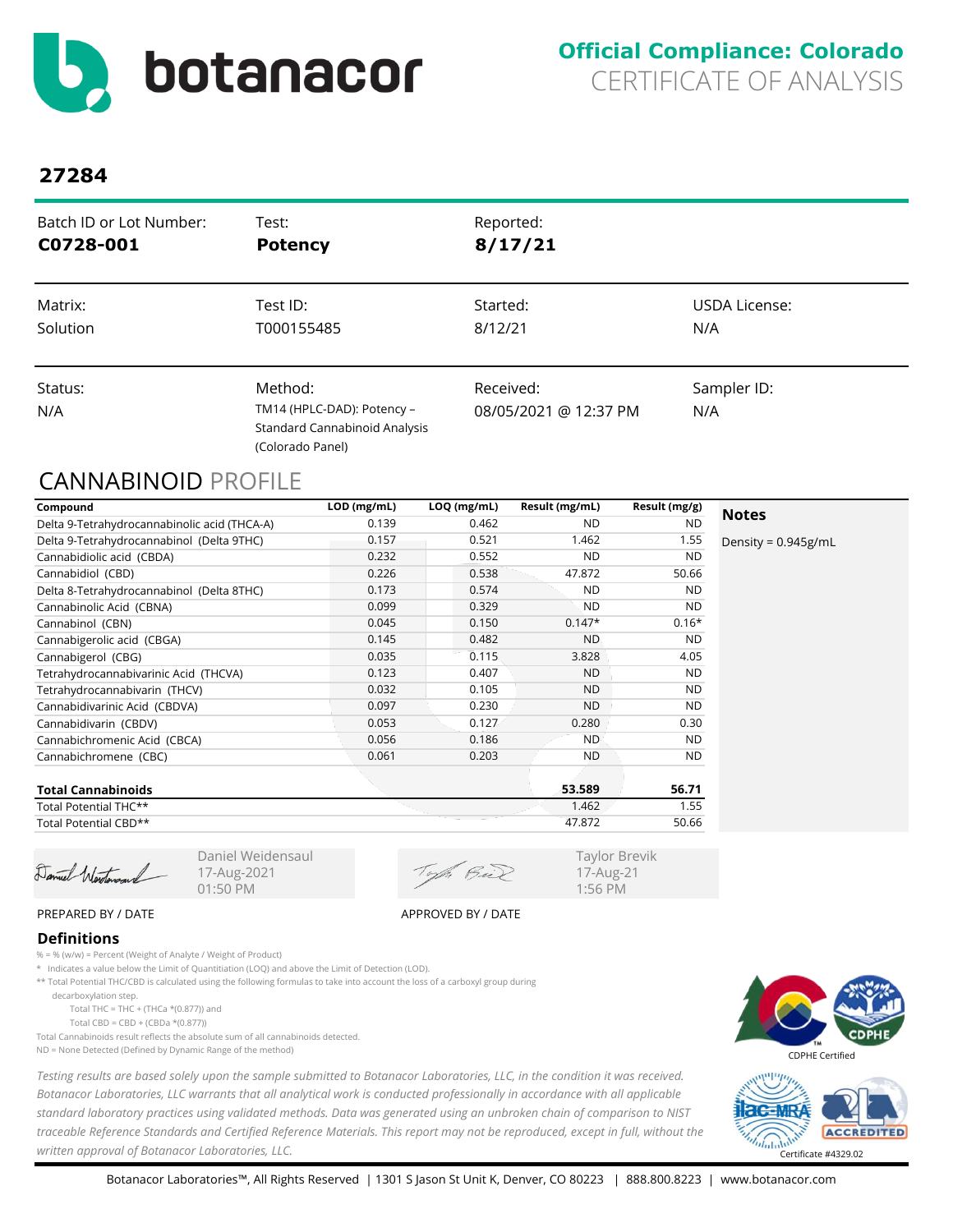<span id="page-2-0"></span>

| Batch ID or Lot Number: | Test:                  | Reported:             |               |
|-------------------------|------------------------|-----------------------|---------------|
| C0728-001               | <b>Pesticides</b>      | 8/11/21               |               |
| Matrix:                 | Test ID:               | Started:              | USDA License: |
| Concentrate             | T000155486             | 8/10/21               | N/A           |
| Status:                 | Method:                | Received:             | Sampler ID:   |
| N/A                     | TM17(LC-QQQ LC MS/MS): | 08/05/2021 @ 12:37 PM | N/A           |

## PESTICIDE DETERMINATION

| Compound            | LOQ (ppm) | Result (ppm) | Compound           | LOQ (ppm) | Result (ppm) | Compound             | LOQ (ppm) | Result (ppm) |
|---------------------|-----------|--------------|--------------------|-----------|--------------|----------------------|-----------|--------------|
| Acephate            | 54        | <b>ND</b>    | Fenoxycarb         | 54        | <b>ND</b>    | Paclobutrazol        | 54        | <b>ND</b>    |
| Acetamiprid         | 54        | <b>ND</b>    | <b>Fipronil</b>    | 54        | <b>ND</b>    | Permethrin           | 324       | <b>ND</b>    |
| Avermectin          | 324       | <b>ND</b>    | <b>Flonicamid</b>  | 54        | <b>ND</b>    | <b>Phosmet</b>       | 54        | <b>ND</b>    |
| Azoxystrobin        | 54        | <b>ND</b>    | <b>Fludioxonil</b> | 324       | <b>ND</b>    | <b>Prophos</b>       | 324       | <b>ND</b>    |
| <b>Bifenazate</b>   | 54        | <b>ND</b>    | Hexythiazox        | 54        | <b>ND</b>    | Propoxur             | 54        | <b>ND</b>    |
| <b>Boscalid</b>     | 54        | <b>ND</b>    | <b>Imazalil</b>    | 324       | <b>ND</b>    | Pyridaben            | 324       | <b>ND</b>    |
| Carbaryl            | 54        | <b>ND</b>    | Imidacloprid       | 54        | <b>ND</b>    | Spinosad A           | 54        | <b>ND</b>    |
| Carbofuran          | 54        | <b>ND</b>    | Kresoxim-methyl    | 150       | <b>ND</b>    | Spinosad D           | 324       | <b>ND</b>    |
| Chlorantraniliprole | 54        | <b>ND</b>    | <b>Malathion</b>   | 324       | <b>ND</b>    | <b>Spiromesifen</b>  | 324       | <b>ND</b>    |
| <b>Chlorpyrifos</b> | 500       | <b>ND</b>    | Metalaxyl          | 54        | <b>ND</b>    | Spirotetramat        | 324       | <b>ND</b>    |
| Clofentezine        | 324       | <b>ND</b>    | Methiocarb         | 54        | <b>ND</b>    | <b>Spiroxamine 1</b> | 54        | <b>ND</b>    |
| <b>Diazinon</b>     | 324       | <b>ND</b>    | Methomyl           | 54        | <b>ND</b>    | <b>Spiroxamine 2</b> | 54        | <b>ND</b>    |
| <b>Dichlorvos</b>   | 324       | <b>ND</b>    | <b>MGK 2641</b>    | 324       | <b>ND</b>    | <b>Tebuconazole</b>  | 324       | <b>ND</b>    |
| <b>Dimethoate</b>   | 54        | <b>ND</b>    | <b>MGK 264 2</b>   | 324       | <b>ND</b>    | <b>Thiacloprid</b>   | 54        | <b>ND</b>    |
| E-Fenpyroximate     | 324       | <b>ND</b>    | Myclobutanil       | 54        | <b>ND</b>    | Thiamethoxam         | 54        | ND           |
| <b>Etofenprox</b>   | 54        | <b>ND</b>    | <b>Naled</b>       | 54        | <b>ND</b>    | Trifloxystrobin      | 54        | ND           |
| Etoxazole           | 324       | <b>ND</b>    | Oxamyl             | 1500      | <b>ND</b>    |                      |           |              |

Taylor Brevik Sam Smith Toph Bail 8/11/2021 Gamantha Smort 4:08:00 PM PREPARED BY / DATE APPROVED BY / DATE

8/11/2021 4:11:00 PM

**Definitions** LOQ = Limit of Quantification ppb = Parts per Billion

*Testing results are based solely upon the sample submitted to Botanacor Laboratories, LLC, in the condition it was received. Botanacor Laboratories, LLC warrants that all analytical work is conducted professionally in accordance with all applicable standard laboratory practices using validated methods. Data was generated using an unbroken chain of comparison to NIST traceable Reference Standards and Certified Reference Materials. This report may not be reproduced, except in full, without the written approval of Botanacor Laboratories, LLC.* 

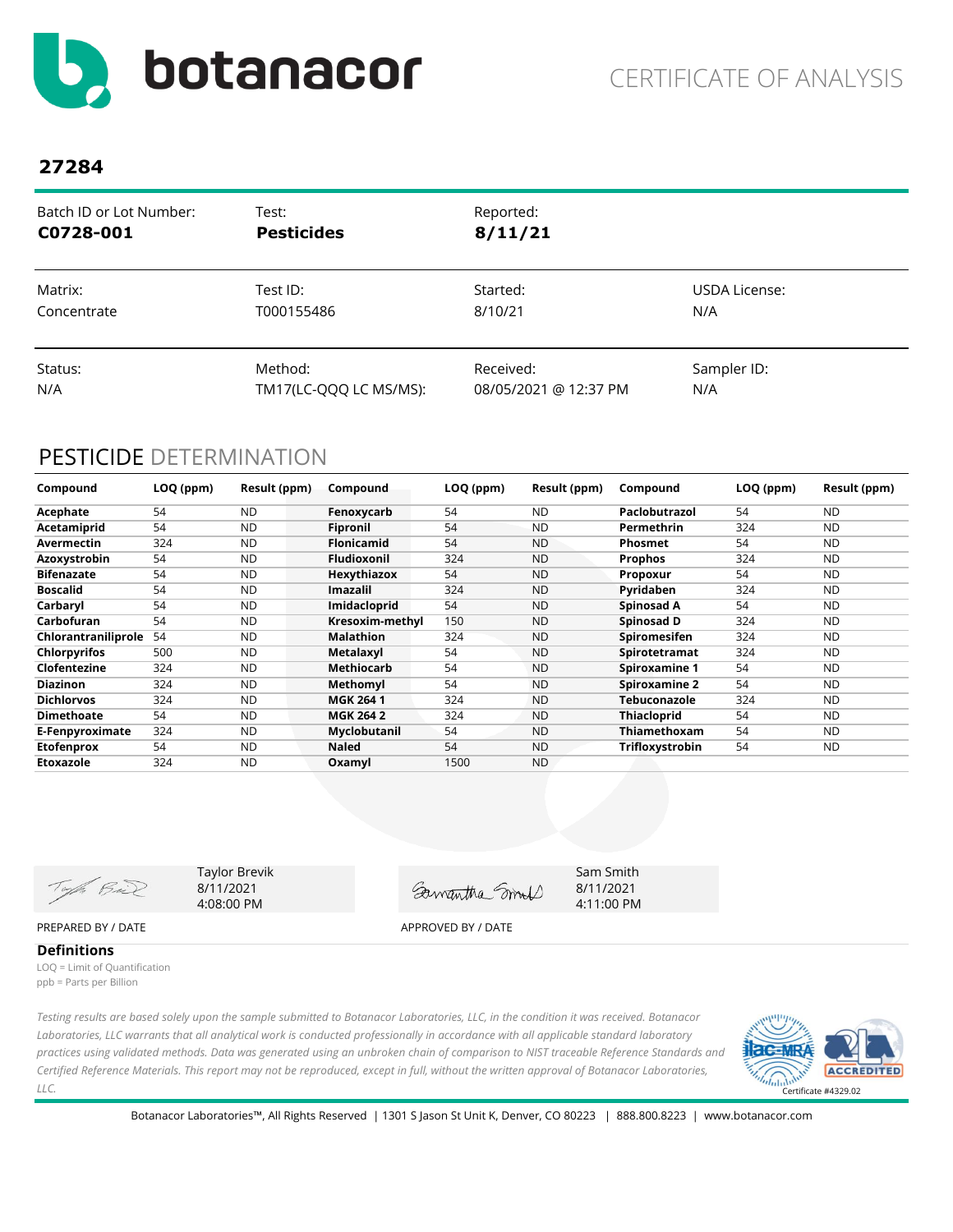<span id="page-3-0"></span>

## **OFTKL1350**

| Batch ID or Lot Number:<br>21252A  | Test:<br><b>Microbial</b><br><b>Contaminants</b>                                              | Reported:<br>9/13/21               |                      |
|------------------------------------|-----------------------------------------------------------------------------------------------|------------------------------------|----------------------|
| Matrix:<br><b>Finished Product</b> | Test ID:<br>T000162690                                                                        | Started:<br>9/10/21                | USDA License:<br>N/A |
| Status:<br>N/A                     | Methods:<br>$TM25$ (qPCR)<br>TM24, TM26, TM27(Culture Plating):<br>Microbial (Colorado Panel) | Received:<br>09/10/2021 @ 10:11 AM | Sampler ID:<br>N/A   |

## MICROBIAL CONTAMINANTS DETERMINATION

| Contaminant           | Method                 | <b>LOD</b> | <b>LLOO</b> | <b>ULOO</b>    | Result        | <b>Notes</b>                                  |
|-----------------------|------------------------|------------|-------------|----------------|---------------|-----------------------------------------------|
| Total Aerobic Count*  | TM-26, Culture Plating | 10^2 CFU/g | 10^3 CFU/g  | 1.5x10^5 CFU/g | None Detected | Free from visual mold,<br>mildew, and foreign |
| Total Coliforms*      | TM-27, Culture Plating | 10^2 CFU/g | 10^2 CFU/g  | 1.5x10^4 CFU/g | None Detected | matter                                        |
| Total Yeast and Mold* | TM-24, Culture Plating | 10^2 CFU/g | 10^2 CFU/g  | 1.5x10^4 CFU/g | None Detected |                                               |
| E. coli (STEC)        | <b>TM-25, PCR</b>      | 1 CFU/25 g | <b>NA</b>   | <b>NA</b>      | Absent        |                                               |
| Salmonella            | <b>TM-25, PCR</b>      | 1 CFU/25 g | <b>NA</b>   | <b>NA</b>      | Absent        |                                               |

on apon - Am

Jackson Osaghae-Nosa 9/13/2021 11:08:00 AM

APPROVED BY / DATE

Tori King 9/13/2021 12:46:00 PM

# PREPARED BY / DATE

LOD = Limit of Detection | LLOQ = Lower Limit of Quantitation | ULOQ = Upper Limit of Quantitation **Definitions**

CFU/g = Colony Forming Units per Gram | STEC = Shiga Toxin-Producing *E. coli*

\* Values recorded in scientific notation, a common microbial practice of expressing numbers that are too large to be conveniently written in decimal form.

*Examples: 10^2 = 100 CFU 10^3 = 1,000 CFU 10^4 = 10,000 CFU 10^5 = 100,000 CFU*



*Testing results are based solely upon the sample submitted to Botanacor Laboratories, LLC, in the condition it was received. Botanacor* 



Laboratories, LLC warrants that all analytical work is conducted professionally in accordance with all applicable standard laboratory practices *using validated methods. Data was generated using an unbroken chain of comparison to NIST traceable Reference Standards and Certified Reference Materials. This report may not be reproduced, except in full, without the written approval of Botanacor Laboratories, LLC.* 

Botanacor Laboratories™, All Rights Reserved | 1301 S Jason St Unit K, Denver, CO 80223 | 888.800.8223 | www.botanacor.com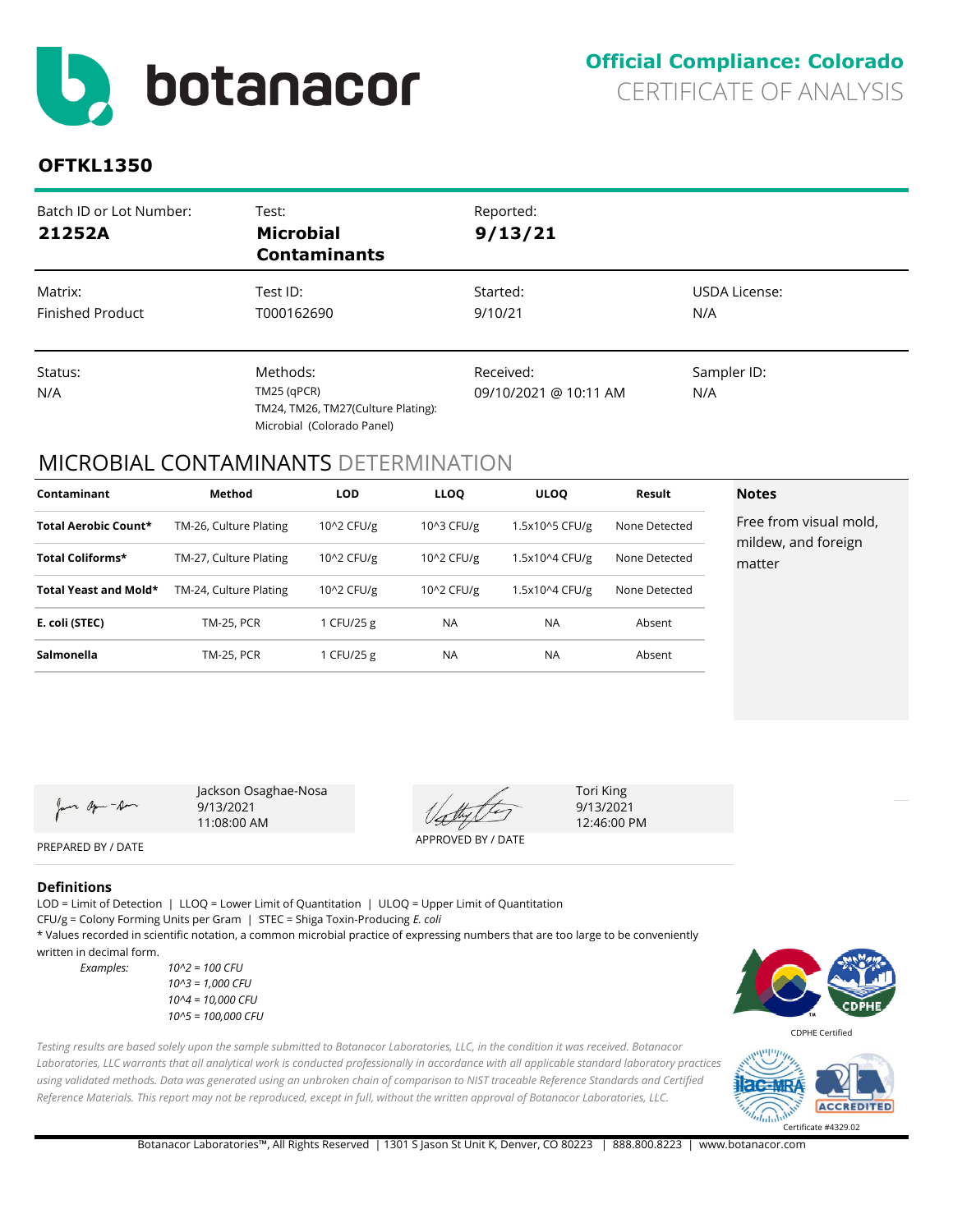<span id="page-4-0"></span>

| Batch ID or Lot Number: | Test:                                                      | Reported:                          |                    |
|-------------------------|------------------------------------------------------------|------------------------------------|--------------------|
| C0728-001               | <b>Metals</b>                                              | 8/13/21                            |                    |
| Matrix:                 | Test ID:                                                   | Started:                           | USDA License:      |
| Unit Co                 | T000155488                                                 | 8/12/21                            | N/A                |
| Status:<br>N/A          | Method:<br>TM19 (ICP-MS): Heavy Metals<br>(Colorado Panel) | Received:<br>08/05/2021 @ 12:37 PM | Sampler ID:<br>N/A |

## HEAVY METALS DETERMINATION

| Compound       |                                   | <b>Dynamic Range (ppb)</b> | <b>Result (ppb)</b>                       | <b>Notes</b> |
|----------------|-----------------------------------|----------------------------|-------------------------------------------|--------------|
| Arsenic        |                                   | $0.044 - 4.39$             | <b>ND</b>                                 |              |
| Cadmium        |                                   | $0.048 - 4.78$             | <b>ND</b>                                 |              |
| <b>Mercury</b> |                                   | $0.044 - 4.38$             | <b>ND</b>                                 |              |
| Lead           |                                   | $0.044 - 4.38$             | <b>ND</b>                                 |              |
|                |                                   |                            |                                           |              |
|                |                                   |                            |                                           |              |
| Samantha Smoot | Sam Smith<br>13-Aug-21<br>1:11 PM | Daniel Westersand          | Daniel Weidensaul<br>13-Aug-21<br>1:14 PM |              |
|                |                                   |                            |                                           |              |

### **Definitions**

ND = None Detected (Defined by Dynamic Range of the method)



*Testing results are based solely upon the sample submitted to Botanacor Laboratories, LLC, in the condition it was received. Botanacor Laboratories, LLC warrants that all analytical work is conducted professionally in accordance with all applicable standard laboratory practices using validated methods. Data was generated using an unbroken chain of comparison to NIST traceable Reference Standards and Certified Reference Materials. This report may not be reproduced, except in full, without the written approval of Botanacor Laboratories, LLC.* 

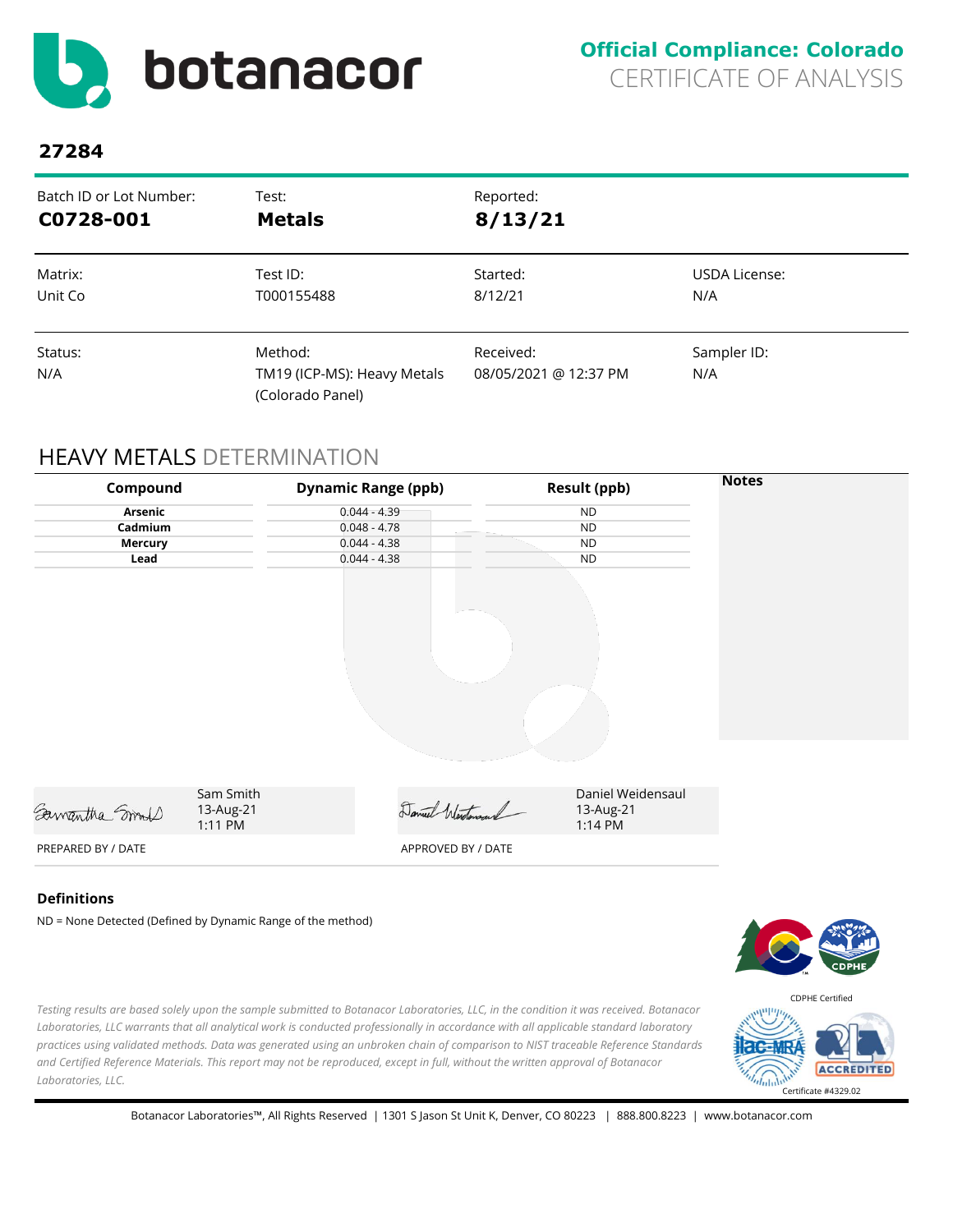<span id="page-5-0"></span>

| Batch ID or Lot Number: | Test:                                                               | Reported:                          |                    |
|-------------------------|---------------------------------------------------------------------|------------------------------------|--------------------|
| C0728-001               | <b>Mycotoxins</b>                                                   | 8/12/21                            |                    |
| Matrix:                 | Test ID:                                                            | Started:                           | USDA License:      |
| Concentrate             | T000155490                                                          | 8/11/21                            | N/A                |
| Status:<br>N/A          | Method:<br>TM18 (UHPLC-QQQ LCMS/MS):<br>Mycotoxins (Colorado Panel) | Received:<br>08/05/2021 @ 12:37 PM | Sampler ID:<br>N/A |

## MYCOTOXIN DETERMINATION



### **Definitions**

*LLC.* 

ND = None Detected (Defined by Dynamic Range of the method)



 $d_{\rm min}$ 

Botanacor Laboratories™, All Rights Reserved | 1301 S Jason St Unit K, Denver, CO 80223 | 888.800.8223 | www.botanacor.com

*Testing results are based solely upon the sample submitted to Botanacor Laboratories, LLC, in the condition it was received. Botanacor Laboratories, LLC warrants that all analytical work is conducted professionally in accordance with all applicable standard laboratory* 

Certificate #4329.02